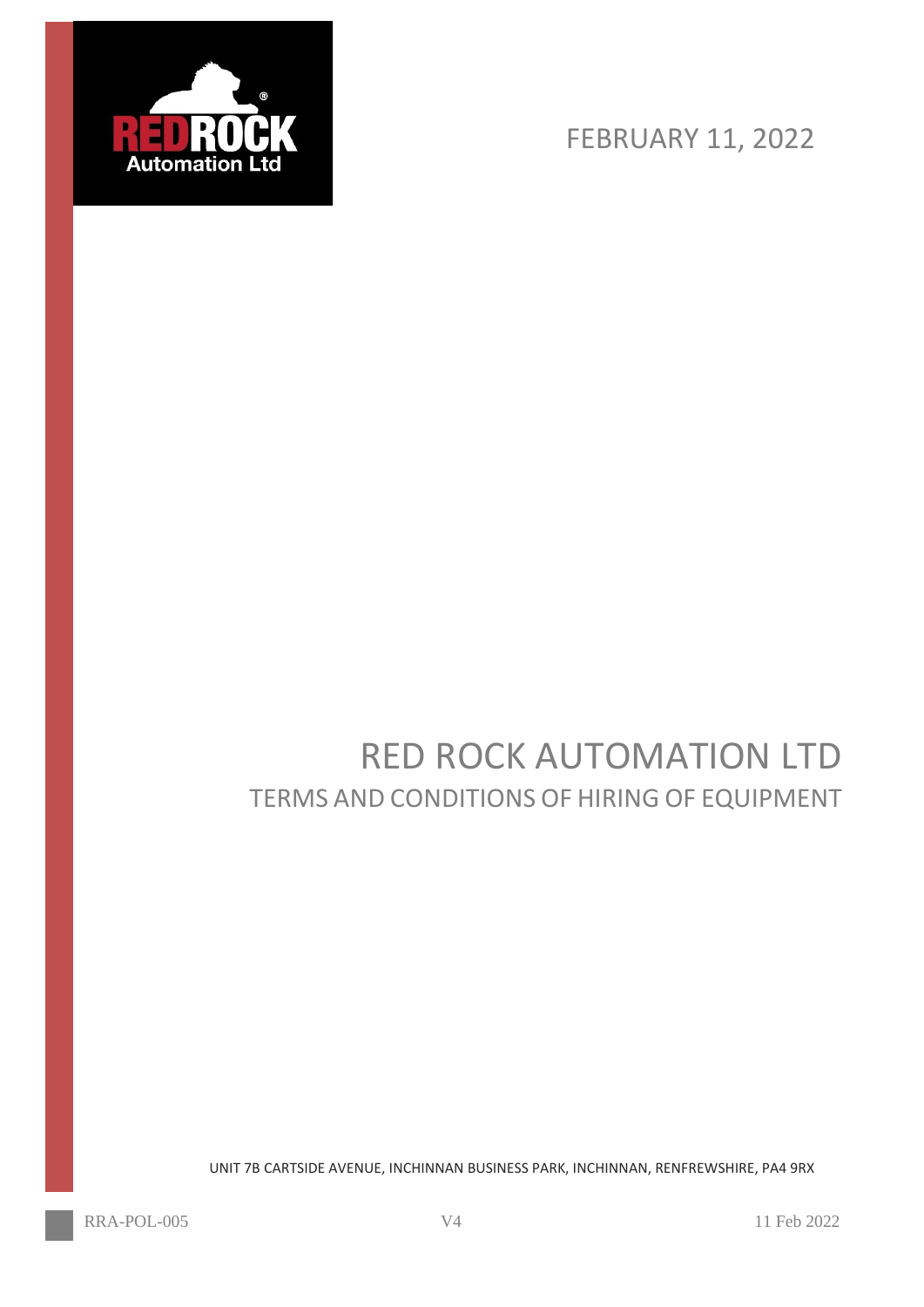

# MODEL CONDITIONS FOR THE HIRING OF PLANT (With effect from October 2021)

These conditions are not to be used for consumer contracts. A consumer contract is a contract entered into with a person acting in their own capacity and not for or on behalf of any business or trade entity.

# **1. DEFINITIONS**

- (a) The "Contract" is the Contract between the Owner and the Hirer for the hire ofPlant, which incorporates the Offer and is governed by these conditions.
- (b) The "Hire Period" shall commence when either the Plant leaves the Owner's depot or place where last employed; and shall continue until the Plant is received back at the Owner's named depot or other agreed location. Forthe avoidance of doubt the Hire Period includes any time the Plant is being transported to or from site; or is left on site during evenings, nights, weekends,or any Holiday Period.
- (c) The "Hirer" is the Company, firm, person, Corporation, or public authority taking the Owner's Plant on hire and includes their successors or personal representatives.
- (d) "Holiday Period" covers any cessation of work over Easter, Christmas, and theNew Year, as well as any other Bank or Public holidays.
- (e) "Offer" is the Owner's offer to hire the Plant to the Hirer which will include details of the Plant to be hired, the Hire Period, relevant hire rates and chargesand any supplementary conditions to be incorporated into the Contract.
- (f) The "Owner" is the Company, firm or person letting the Plant on hire and includes their successors, assignees, or personal representatives.
- (g) "Plant" covers all classes of Plant, or replacement Plant, machinery, vehicles, equipment, accessories, and any ancillary items, welfare units, accommodation, vehicles,or equipment therefor, which the Owner agrees to hire to the Hirer including any personnel, or anything which is supplied by the Owner to effectthe hire, and anything supplied by the Owner for the safe operation and routineinspection and maintenance of the Plant.
- (h) A "Working Day" shall be from 8.00 am to 4.30 pm, Monday to Thursday, and 8.00 am to 3.30 pm, on Friday allowing a half-hour lunch break each day,unless otherwise specified in the Contract.
- (i) A "Working Week" covers the period from 8.00 am on Monday to 3.30 pm onFriday, unless otherwise specified in the Contract.

# **2. EXTENT OF CONTRACT**

No terms, conditions, or warranties other than as specifically set forth in the Offershall be deemed to be incorporated or to form part of the Contract or shall otherwisegovern the relationship between the Owner and the Hirer in relation to the hire of any particular Plant pursuant to the Offer. This excludes all other terms or conditions which the Hirer may seek to apply under any order or acknowledgement or acceptance orsimilar document and supersedes all prior negotiations, representations, or agreements, whether written or oral unless and to the extent that they are expressly accepted inwriting and signed by the Owner. The Owner and the Hirer do not intend that any of the termsoftheContractwillbe enforceable by virtue of the Contracts (Rights of Third Parties) Act 1999 by any person not a party to the Contract, except that a person who is a successor to or an assignee of the rights of the Owner is deemed to become a party to the Contract after the date of succession or assignment (as the case may be).

# **3. ACCEPTANCE OF PLANT**

Acceptance of the Plant or any personnel supplied by the Owner on site implies acceptance of allterms and conditions herein unless otherwise previously agreed inwriting.

# **4. UNLOADING AND LOADING**

The Hirer shall be responsible for the unobstructed access and egress to the site, and where applicable any access road to the site and, unless otherwise agreed in writing, for unloading and loading of the Plant at the site or on the access road; and any personnel supplied by the Owner for such unloading and/or loading shall be deemed to be under the direction and control of the Hirer. Such personnel shall for all purposes in connection with their employment in the unloading and/or loading of the Plant be regarded as the servants or agents of the Hirer (but without prejudice to any ofthe provisions of clause 13) who shall be solely responsible for all claims arising in connection with unloading and/orloading ofthe Plant by, or with the assistance of, such personnel.

# **5. DELIVERY IN GOOD ORDER AND MAINTENANCE:INSPECTION REPORTS**

- (a) Unless written notification is received by the Owner within 24 hours fromthe commencement of the Hire from the Hirer, the Plant shall be deemed to bein good order, save for either an inherent fault or a fault not ascertainable by reasonable examination, in accordance with terms of the Contract and to the Hirer's satisfaction, provided that where the Plant requires to be erected on site,the periods stated above shall be calculated from the date of completed erection of Plant. The Hirer shall be responsible for the safe keeping of the Plant, its use in a workmanlike manner within the manufacturer's rated capacity and in accordancewith the manufacturer's and/or the Owner's recommendations, and its return on the completion of the Hire Period in equal good order (fair wear and tear excepted).
- (b) The Hirer shall at all times when hiring Plant without the Owner's operator ordriver take all reasonable stepsto keep themselves acquainted with the state and condition of the Plant. If such Plant is continued at work or in use in an unsafeand unsatisfactory state or environment, the Hirershall be solely responsible for any damage, loss, cost, expense, or accidents whether directly orindirectly arising therefrom.
- (c) Any inspection report required under the relevant legislation, or a copy thereof,shall be supplied by the Owner, if requested by the Hirer, and returned on completion of the Hire Period.

#### **6. SERVICING AND INSPECTION**

The Hirer shall at all reasonable times allow the Owner, the Owner's agents, or insurers to have access to the Plant to inspect, test, adjust, repair, or replace the same. TheHirer shall allow such access during the Working Day. The Owner reserves the right o charge the Hirer for any inspection or maintenance work carried out on the Plan during the Hire Period.

# **7. GROUND AND SITE CONDITIONS**

- (a) The Hirer is deemed to have knowledge of the site, the site's access road, theproperty orland where the Plant isto be delivered or collected, loaded or unloaded, to work on, travel over, be transported over, be erected or dismantled on is suitable for the use of such Plant, and any electronic interference which may affect thePlant.
- (b) Subject to 7(a), if, in the opinion of the Hirer, the ground (including any privateaccess road or track) is soft or unsuitable for the Plant, then the Hirer shall supply and lay suitable support in a suitable position for the Plant.
- (c) Any suitable support supplied by the Owner is provided solely to assist the Hirer under their duties within clause 7(b) and expressly not to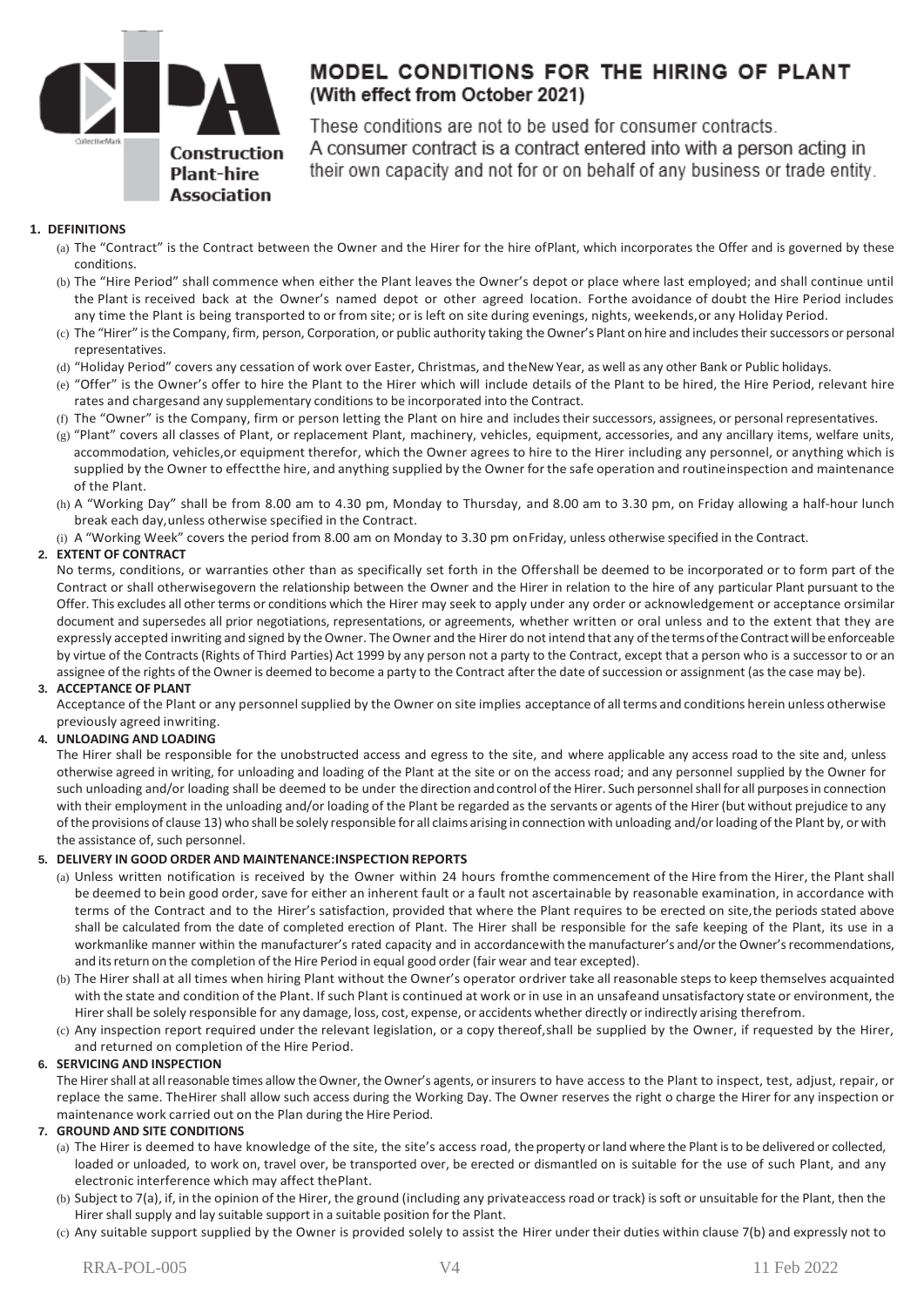relieve the Hirer of their legal, regulatory, or contractual obligationsto ensure adequate stability of the Plant.

(d) The Hirer isresponsible for the protection of, and liable for any damage to, any underground, surface or above ground services and utilities including, but not limited to cables, ducts, water pipes and gaslines, and any pavements, bridges,tunnels, and roadways on or adjacent to the site and the Hirer shall liaise as necessary and comply with all requirements of the relevant statutory authority orsimilar body.

# **8. HANDLING OF PLANT**

- a) When a driver or operator or any person is supplied by the Owner with the Plant, the Owner shall supply a person competent in operating the Plant or forsuch purpose for which the person is supplied and such person shall be under the direction and control of the Hirer. Such drivers or operators or persons shall forall purposes in connection with their employment in the working of the Plant be regarded as the servants or agents of the Hirer (but without prejudice to any of the provisions of clause 13) and the Hirer shall be solely responsible for all site costs and claims arising in connection with the operation of the Plant by the said drivers/ operators/persons.
- (b) The Hirer shall not allow any other person to operate such Plant without the Owner's prior written consent.
- (c) Such drivers or operators or persons shall not operate any other plant or machinery or undertake work other than that for which they are supplied by theOwner unless previously agreed in writing between the Owner and the Hirer.

# **9. BREAKDOWN, REPAIRS AND ADJUSTMENT**

- (a) Any breakdown or the unsatisfactory working of or damage to any part of thePlant must be notified immediately to the Owner and confirmed in writing. Any claim for breakdown time will only be considered from the time and date at which written notification is received and acknowledged by the Owner.
- (b) Full allowance for the hire charges set out in the Offer will be made to the Hirer for any stoppage due to breakdown of the Plant caused by the development ofeither an inherent fault or a fault not ascertainable by reasonable examination or fair wear and tear and for allstoppages for normal running repairs in accordance with the terms of the Contract.
- (c) The Hirer shall not repair, modify, or alter the Plant without the prior written permission of the Owner (including without limitation the changing or repair ofany tyre/puncture). The Hirer is responsible for all costs incurred in the changing or replacement of any tyre (which must be of an equivalent specification) as approved by the Owner and for the repair of any puncture.
- (d) The Hirer shall be responsible for all expense involved arising from any breakdown, unsatisfactory working of or damage to any part of the Plant due tothe Hirer's negligence, misdirection, or misuse of the Plant, whether by the Hirer or their servants, and for the payment of hire at the idle time rate as defined inclause 25, during the period the Plant is necessarily idle due to such breakdown,
- (e) nsatisfactory working or damage. The Hirer is responsible for the cost of sparesand/or repairs due to theft, loss, or vandalism of the Plant. The Owner will beresponsible for the cost of repairs, inclusive of the cost of spares, to the Plantinvolved in breakdown from all other causes.

# **10. OTHER STOPPAGES**

No claims will be admitted (other than those allowed for under "Breakdown" (clause9) or for "Idle Time" (clause 25), as herein provided), for stoppages through causes outside the Owner's control, including but not limited to adverse weather and/or ground conditions nor shall the Owner be responsible for the cost or expense of recovering any Plant from soft or unsuitable ground, or a hazardous environment. For the avoidance of doubt, the Hirer shall be responsible for the cost and expense of recovering any Plant from soft or unsuitable ground or a hazardous environment.

#### **11. LOSS OF OTHER PLANT DUE TO BREAKDOWN**

Each itemof Plantspecified in the Contractis hired as a separate unit and the breakdown or stoppage of one or more units or vehicles (whether the property of the Owner orotherwise) through any cause whatsoever, shall not entitle the Hirer to compensationor allowance for the loss of working time by any other unit or units of Plant working in conjunction therewith, provided that where two or more items of Plant are expressly hired together as a unit, such items shall be deemed to be one unit for the purpose ofbreakdown.

#### **12. LIMITATION OF LIABILITY**

Except for liability on the part of the Owner which is expressly provided for in theContract (including these clauses):

- (a) the Owner shall have no liability or responsibility for any loss, or damage of whatever nature due to or arising through any cause beyond the Owner's reasonable control:
- (b) the Ownershall have no liability orresponsibility, whether by way of indemnityor by reason of any breach of the Contract, breach of statutory duty or misrepresentation or by reason of the commission of any tort (including but notlimited to negligence) in connection with the hire, for any of the Hirer's loss ofprofit, loss of use of the Plant or any other asset or facility, loss of production or productivity, loss of contracts with any third party, liabilities of whatever natureto any third party, and/or any other financial or economic loss or indirect or consequential loss or damage of whatever nature; and
- (c) whenever the Contract (including these clauses) provides that any allowance isto be made against hire charges, such allowance shall be the Hirer's sole and exclusive remedy in respect of the circumstances giving rise to the allowance, and such remedy shall be limited to the amount of hire charges which would otherwise be or become due if the allowance in question had not been made.
- (d) For the avoidance of doubt, nothing in these conditions limits or seeks to exclude the Owner's liability for claims of death or personal injury caused by the Owner's negligence, fraud or for any other liability for which it is not permitted to seek to limit or exclude by operation of law.

#### **13. HIRER'S RESPONSIBILITY FOR LOSS AND DAMAGE**

- (a) For the avoidance of doubt, it is hereby declared and agreed that nothing in thisclause affects the operation of clauses 4, 5, 8 and 9 of these conditions.
- (b) For the duration of the Hire Period (which for the avoidance of doubt includes the time Plant is left on site during a Holiday Period) the Hirer shall, subject to theprovisions referred to in sub paragraph (a) be liable for all loss of or damage to the Plant, and shall also fully and completely indemnify the Owner and any personnel supplied by the Owner in respect of all claims by any person whatsoever for injury to person or property caused by or in connection with or arising out of the storage, transit, transport, unloading, loading or use of the Plant during the continuanceof the Hire Period, and in connection therewith, whether arising under statute orcommon law. In the event of loss of or damage to the Plant, hire charges shall becontinued at idle time rates as defined in clause 25 until the settlement has beenagreed. Payment of the settlement must be made within 21 calendar days of thedate of the agreement or idle time charges can be reinstated from the date of that agreement. Should idle time charges be re-instated, the agreed settlement figureremains payable in full.
- (c) For the avoidance of doubt, notwithstanding any agreement by the Owner to waive hire charges after any agreed periodof useofthe Plant,the Hirer's obligations specified under clause 13(b) shall continue for the duration of the Hire Period.
- (d) Notwithstanding the above the Hirer shall not be responsible for damage, loss, or injury, subject to clauses 1(b) and 7:
	- (i) prior to delivery of any Plant to the site (or, where the site is not immediately adjacent to a highway maintainable at the public expense, prior to its leaving such highway) where the Plant isin transit by transport of the Owner or as otherwise arranged by the Owner,
	- (ii) during the erection and/or dismantling of any Plant where such Plant requires to be completely physically erected/dismantled on site, provided always that such erection/dismantling is under the exclusive control of theOwner or their agent,
	- (iii)after the Plant has safely been removed from the site, and until it is in transit on a highway maintainable at the public expense (or where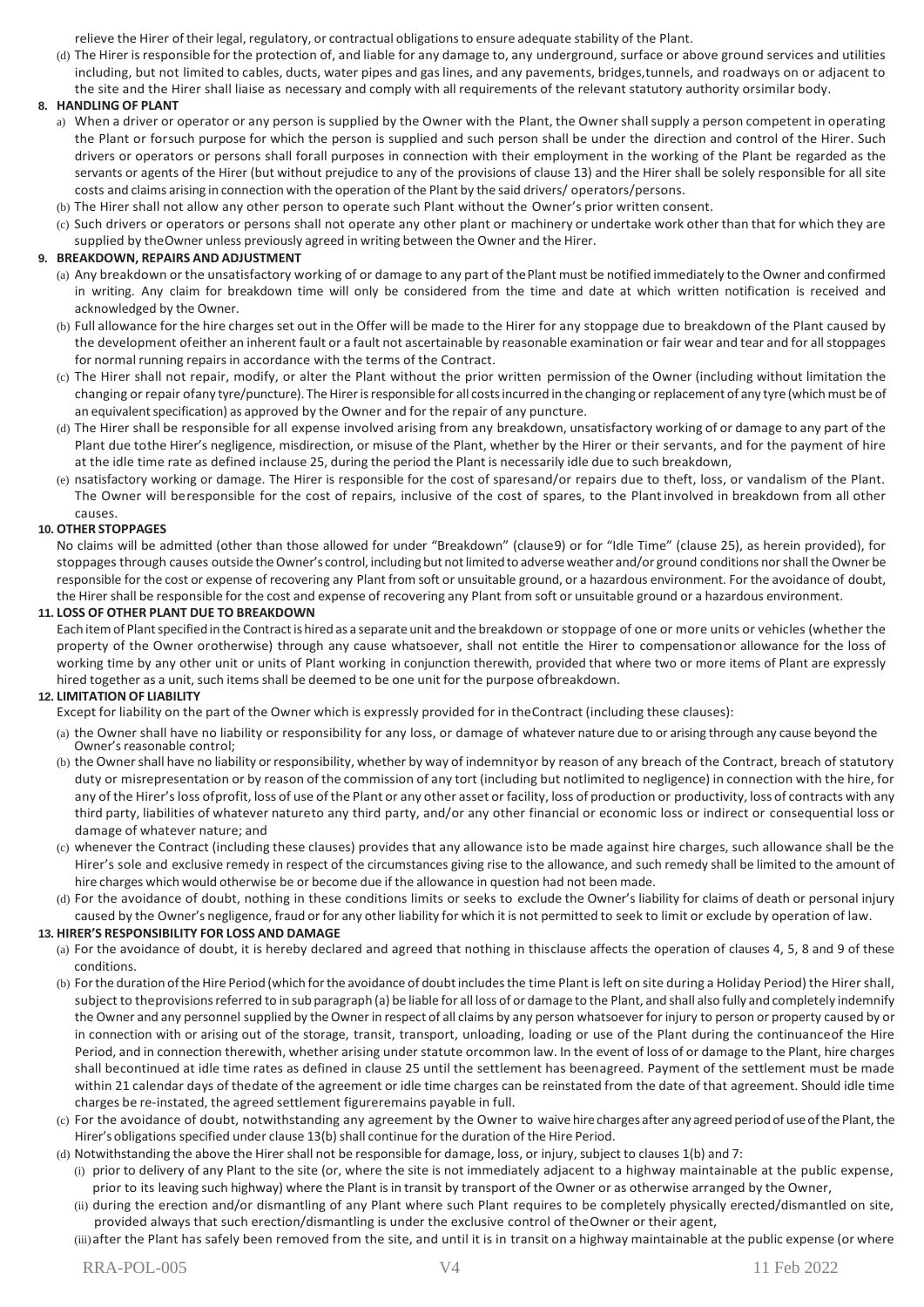the site isnot immediately adjacent to a highway maintainable at the public expenseincluding the site's access road, after it has safely joined such highway) tothe Owner by transport of the Owner or as otherwise arranged by the Owner(excluding always on such occasion that the Plant is on a Public Highway (oraccessroad) during the currency of the hire and is being utilised by the Hirer)

(iv)where the Plant istravelling to or from a site on a highway maintainable atthe public expense (or, where the site is not immediately adjacent to a highway maintainable at the public expense including the site's accessroad, prior to its leaving or after its joining such highway) under its own power with a driversupplied by theOwner(excluding always on such occasion that the Plant is on a Public Highway (or accessroad) during the currency of the hire and is being utilised by the Hirer).

# **14. NOTICE OF ACCIDENTS**

If the Plant is involved in any accident resulting in injury to persons or damage toproperty, immediate notification must be given by the Hirer to the Owner by telephone and confirmed in writing to the Owner no later than 24 hours after such telephonenotification. In relation to any claim in respect of which the Hirer is not bound to fully indemnify the Owner, no admission of liability, offer, promise of payment or indemnity shall be made by the Hirer without the Owner's prior written permission.

#### **15. RE-HIRING ETC.**

Neither the Plant nor any part thereof shall be re-hired, sub-let, or lent to any third party without the prior written permission of the Owner. **16. CHANGE OF SITE**

The Plant shall not be moved from the site to which it was delivered or consignedwithout the prior written permission of the Owner.

# **17. RETURN OF PLANT FOR REPAIRS**

If during the Hire Period the Owner decides that urgent repairs to the Plant are necessary then the Owner may arrange for such repairs to be carried out on site or atany location of the Owner's nomination. In the event that urgent repairs to the Plant are necessary the Owner shall be obliged to replace the Plant with similar Plant ifavailable, the Owner(but without prejudice to any of the provisions of clauses 9 and/ or 13) paying all transport charges involved. In the event of the Owner being unable to replace the Plant the Owner shall be entitled to terminate the Contract forthwith (but without prejudice to any of the provisions of clauses 9 and/or 13) by giving writtennotice to the Hirer. If such termination occurs: (a) within three months from the commencement of the Hire Period, the Owner (but without prejudice to any ofthe provisions of clauses 9 and/or 13) shall pay all transport charges involved, or,

(b) more than three months from the commencement of the Hire Period, the Owner(but without prejudice to any of the provisions of clauses 9 and/or 13) shall beliable only for the cost of reloading and return transport.

#### **18. BASIS OF CHARGING**

- (a) The Hirer shall render to the Owner for each Working Week an accurate statement of the number of hours the Plant has worked each day. When any personnel, operator or driver is supplied by the Owner, the Hirer shall sign theirtime record sheets. The signature of the Hirer's representative shall bind the Hirer to accept the hours shown on the time records sheets. Where applicable, the Plant's telematics may be checked against the Hirer's statement or operator's signed timesheet, should any conflict arise, then the telematics will take precedence over all other records. (If there is any conflict between the signed timesheet and anyother record taken, then the signed timesheet takes precedence.)
- (b) The Hirer shall be charged for any toolbox talks, briefings, inductions, mandatory training which the Owner's personnel have to attend prior to or when working on the Hirer's site.
- (c) Full allowance will be made for breakdown periods resulting from mechanicalor electrical faults or absence of driver or operatorsupplied by the Owner except where breakdown is due to acts or omissions of third parties and/or the Hirer'smisuse, misdirection or negligence, subject however to the provisions of clause 8of these conditions.
- (d) Breakdown time in respect of such periods shall be allowed for not more thanthe Working Day less the actual hours worked.
- (e) Plant shall be hired out either:
- (i) for a stated minimum number of hours per Working Day or per Working Week or,
- (ii) without any qualification asto minimum hours. Odd days at the beginning and at the end of the Hire Period shall be charged pro rata.
- (f) Stoppages due to changing of tyres and repairs to punctures will be chargeableas working time up to a maximum of 2 hours for any one stoppage and any excess will be charged for at the appropriate idle time rates.
- $(q)$  In the case of Plant which is required to be dismantled for the purpose of transportation, if the Owner agrees to a modification of the hire charge for theperiod required for assembling on site and dismantling upon completion oftheHire Period,such modification of the hire charge and the Hire Period for which it shall apply shall be stated in the Offer/Contract.
- (h) The Hirer shall pay the Owner's invoice within 30 days net unless otherwise agreed.
- (i) Any query with the Owner's invoice must be raised in writing by the Hirer within 14 calendar days of receiving the invoice.
- (j) The Owner in their absolute discretion may agree to accept electronic recordsand data as an alternative to written statements of the number of hours, time recordsheets and other information related to charging that the Hirer is required to provideto the Owner. Such electronic records and data may include but is not limited totelematics automatically generated by the plant and electronic log books.

# **19. PLANT HIRED ON A DAILY BASIS WITHOUT QUALIFICATIONAS TO HOURS**

The full daily rate will be charged on a daily basis irrespective of the hours worked except in the case of breakdown for which the Owner is responsible, when the actual hours worked will be charged pro rata of the average Working Day. No hire chargeshall be made for Saturday and/or Sunday unless at the Hirer's request, the Plant isactually worked or has been delivered to site or is on standby. The Hirer must informthe Owner if the Plant is going to be used at these times.

#### **20. PLANT HIRED BY THE WEEK OR MONTH WITHOUTQUALIFICATION AS TO HOURS**

The weekly or monthly rate shall be charged irrespective of the number of hours worked, except in the case of breakdown for which the Owner is responsible whenan allowance pro rata of the agreed weekly rate or pro rata of the agreed monthly rate will be made for each full Working Day broken down calculated to the nearest halfWorking Day.

#### **21. PLANT HIRED BY THE WEEK OR MONTH WITHQUALIFICATION AS TO HOURS**

The full hire forthe period in the Contract will be charged as perthe Working Dayor Working Week and an additional pro rata charge will be made for hours worked in excess of such period. An allowance will be made for breakdowns for up to the entirety of that Working Day providing always that where the actual hours worked are in excess of the breakdown time, the actual hours worked shall be chargeable. Idle time for this purpose shall be treated as actual working time. An allowance may be made for any Holiday Period that falls within the Working Day or Working Week, provided that the Plant is not available for the Hirer to use during that time.

#### **22. "ALL-IN" RATES**

Where "All-In" rates are charged by agreement the minimum period shall be as defined in the Contract and in accordance with the hire rates and terms contained therein,subject to the provisions of clause 26.

#### **23. PERIOD OF CHARGING**

(a) Within the Hire Period, an allowance may be made of not more than 1 day's hire charge eachway fortravelling time. Ifthe Plantisused on the day of travelling, full hire rates shall be paid for the period of use on that day. If more than 1 day isproperly and unavoidably occupied in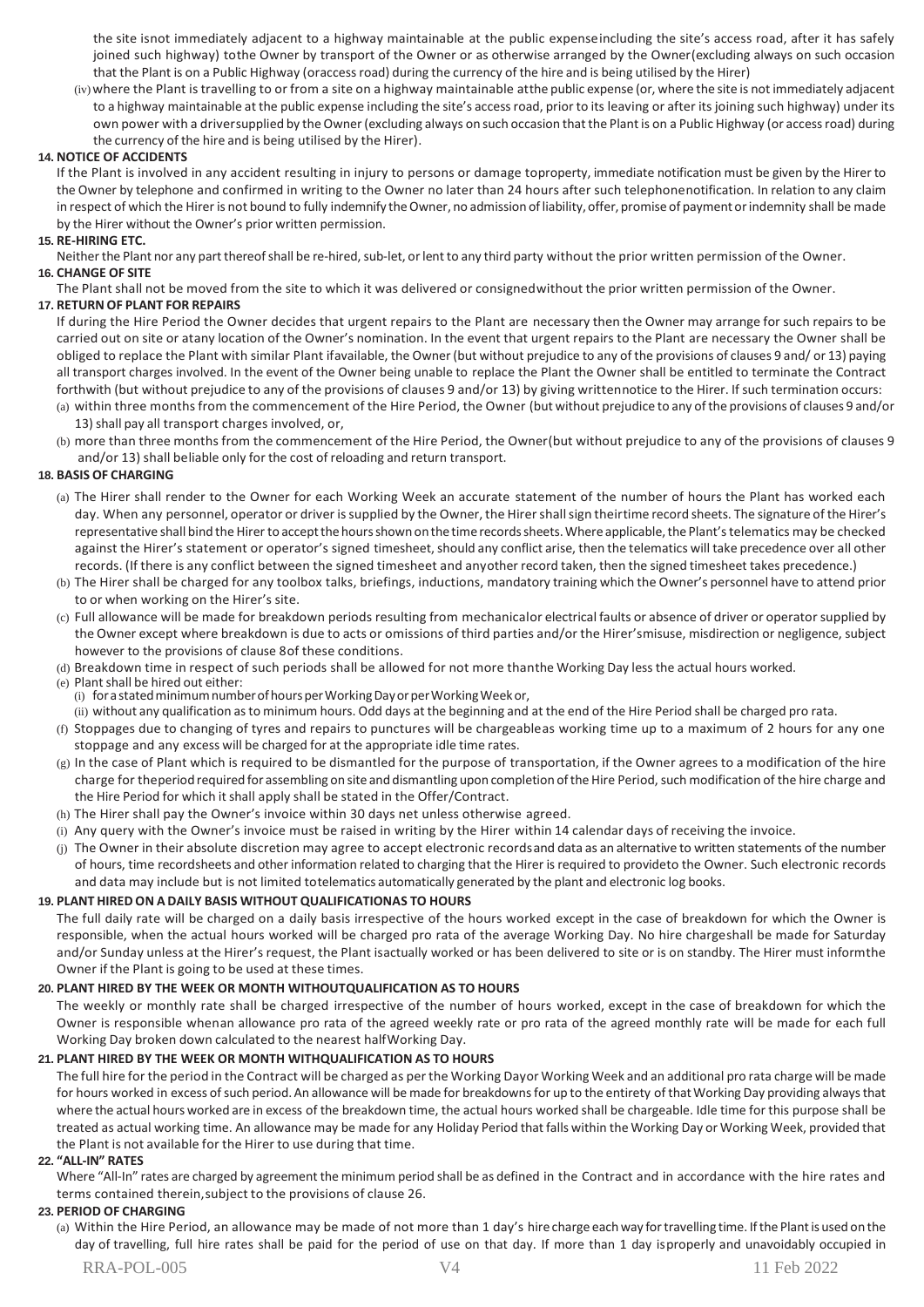transporting the Plant, a hire charge at idle time ratesshall be payable forsuch extra time, provided that where Plant is hired for a total period of less than one Working Week, the full hire rate shall be paid from the date of despatch to the date of return to the Owner's named depot or other agreed location.

- b) Should the Hirer delay the commencement of the Hire Period for whatever reason, then the Owner reserves the right to charge the Hirer the idle time rate as defined in clause 25 for the intervening period
- (c) If the Plant is not made available for collection as agreed between the parties,such Plantshall be deemed with immediate effectto be placed back on hire. The Hirer shall be responsible for the safekeeping of the Plant in accordance withclause 13, and for all the reasonable costs and expenses incurred by the Owner inseeking to collect such Plant.
- (d) Upon the completion of the Hire Period, the Hirer shall clean and where necessary, decontaminate the Plant. All fuel and contaminates will be removedfrom bunds, storage tanks and bowsers. The Hirer shall be liable for any costs,liabilities and expensesincurred by the Owner should the Hirer fail to comply with this clause.

#### **24. HIRER'S LIABILITY DURING THE NOTICE OF TERMINATIONOF CONTRACT**

- a) Where the intended duration of the hire of the Plant is indeterminate or havingbeen defined becomes indeterminate the Contract shall be terminable by 7 working days' notice in writing given by either party to the other except in cases where thePlant has been lost or damaged. Notwithstanding that the Owner may have agreed to accept less than 7 working days' notice of termination, the Hirer's obligations under clause 13 shall continue until the Plant is returned to the Owner in accordance with clause 31 or until the Owner has collected the Plant within the 7 working days following the acceptance of short notice. Oral notice given by the Hirer to theOwner's driver or operator shall not be deemed to constitute compliance with the provisions of this clause.
- b) Without prejudice to clause 24(a), should the Hirer fail to make the Plant available for collection by the Owner before the end of the 7 working days' notice, the Hirer's obligations under clause 13 shall continue for a further 3 working days or until such time as the Plant is made available for collection and the Owner hascollected the Plant. For the avoidance of doubt, where the Hirer gives a noticepursuant to clause 24(a) but subsequently and with the consent of the Owner, withdraws such notice, the obligations of clause 13 shall continue to apply andthe requirements of clause 24 will apply to any later termination of the Contract.
- c) If the Hirer terminates the Contract before the Hire Period commences, then theHirer is liable for all reasonable costs and charges incurred by the Owner or towhich the Owner is committed at the time of termination.
- d) Should the Hirer terminate the Contract once the Hire Period has commenced,the Owner reservesthe right to charge the Hirer the balance of the Contract. Where the Hire Period has not commenced but insufficient notice of cancellation is provided by the Hirer to allow the Owner to mitigate the effects oflate cancellation, the Ownerreservesthe right (at its absolute discretion) to charge the Hirerthe full balance of the charges for the Hire Period.
- e) The Hirer may off-hire the Plant by written notification via an electronic deviceor application (app.). This off-hire will only be accepted by the Owner, providedthe Owner issues an off-hire confirmation to the Hirer.

#### **25. IDLE TIME**

When the Plant is prevented from working for a complete Working Week, the hirecharges shall be two thirds of the hire rate or such other idle time rate as is agreed inwriting by the Owner for the period during which the Plant is not in use. If the Plant works for any time during the Working Day, then the whole of that Working Day shall be charged as working time. In any case no period lessthan one Working Day shallbe reckoned as idle time save for as provided for in clause 18(f). Where an "All-In" rate is charged, idle time is calculated on the machine element only. Full rate will be charged for the operator.

# **26. WAGES AND OTHER CHARGEABLE ITEMS RELATING TO DRIVERSAND OPERATORS OF PLANT**

All chargeable items shall be paid by the Hirer at the rates set out in the Contractsave that any subsequent increases before and/or during the Hire Period arising from awards under any wage agreements and/or from increases in the Owner's statutorycontribution shall be charged as additions at cost by the Owner and shall be admitted and paid by the Hirer.

#### **27. TRAVELLING TIME AND FARES**

Travelling time, fares and similar expenses for drivers, operators and any person supplied by the Owner, incurred at the beginning and end of the Hire Period and where appropriate return fare ofthe driver, operator and any person supplied by the Owner to their home may be chargeable at cost. No charge shall be made by the Owner for any such expenses incurred by other employees of the Owner for the purpose of servicing, repair, or maintenance of Plant, unless necessitated by the Hirer's negligence, misdirection, or misuse of the Plant.

#### **28. FUEL, OIL AND POWER**

- (a) Fuel, fuel additives or power shall when supplied by the Hirer and where instructed or specified by the Owner, be of a grade and type specified. The Hirershall be solely responsible for all damages, losses, costs, and expenses incurredby the Owner if the Hirer fails to supply, maintain, or use the wrong/contaminated fuel, fuel additives or power rating.
- Fuel, fuel additives or power when supplied by the Owner, to be charged at anagreed cost.
- (b) If the Plant requires an electrical supply to either safely operate or recharge, then the Hirer will be responsible for the cost of providing the correct electricalsupply, which will be available prior to the Plant's delivery, and continue untilthe Plant hasleft the site. The Hirershall ensure that all current Health and Safety and other applicable legislation and industry guidance is complied with including fitting, testing and inspection of the supply. The Hirer will indemnify the Owner against any and all damages, losses, or claimsshould the Hirer fail to do so.

#### **29. SHARPENING OF DRILLS/STEELS ETC.**

The cost of re-sharpening or replacement of drill bits, blades, bucket teeth and other ancillary items shall be borne by the Hirer.

# **30. OWNER'SNAME PLATES**

The Hirer shall not remove, deface, or cover up the Owner's name plate or mark onthe Plant indicating that it is the Hirer's property, without the prior written permission of the Owner.

#### **31. TRANSPORT**

The Hirer shall pay the cost of and if required by the Owner, arrange transport of the Plant from the Owner's depot or other agreed location to the site and return to theOwner's named depot or other agreed location on completion of the Hire Period.

#### **32. GOVERNMENT REGULATIONS**

a) The Hirer will be responsible for compliance with all relevant legislation, regulations, instructions, or guidance issued by the Government, Government Agencies, Local Authorities, statutory regulators, and Public/Corporate Bodies established by Parliament/Government including (without limitation) regulationsunder the Bribery Act, the Civil Aviation Act, the Construction (Design and Management) Regulations, the Environmental Acts, Factories Acts, the General Data Protection Regulation (GDPR), the Health and Safety at Work, etc. Act andobservance of the Road Traffic Acts should they apply, including the cost of road fund licences and any insurances made necessary thereby, save that if and duringsuch time asthe Plantistravelling, whetherforfull or part journey from Ownerto site and site to Owner underits own power with a driver supplied by the Owner,the Owner and not the Hirer shall be responsible as aforesaid.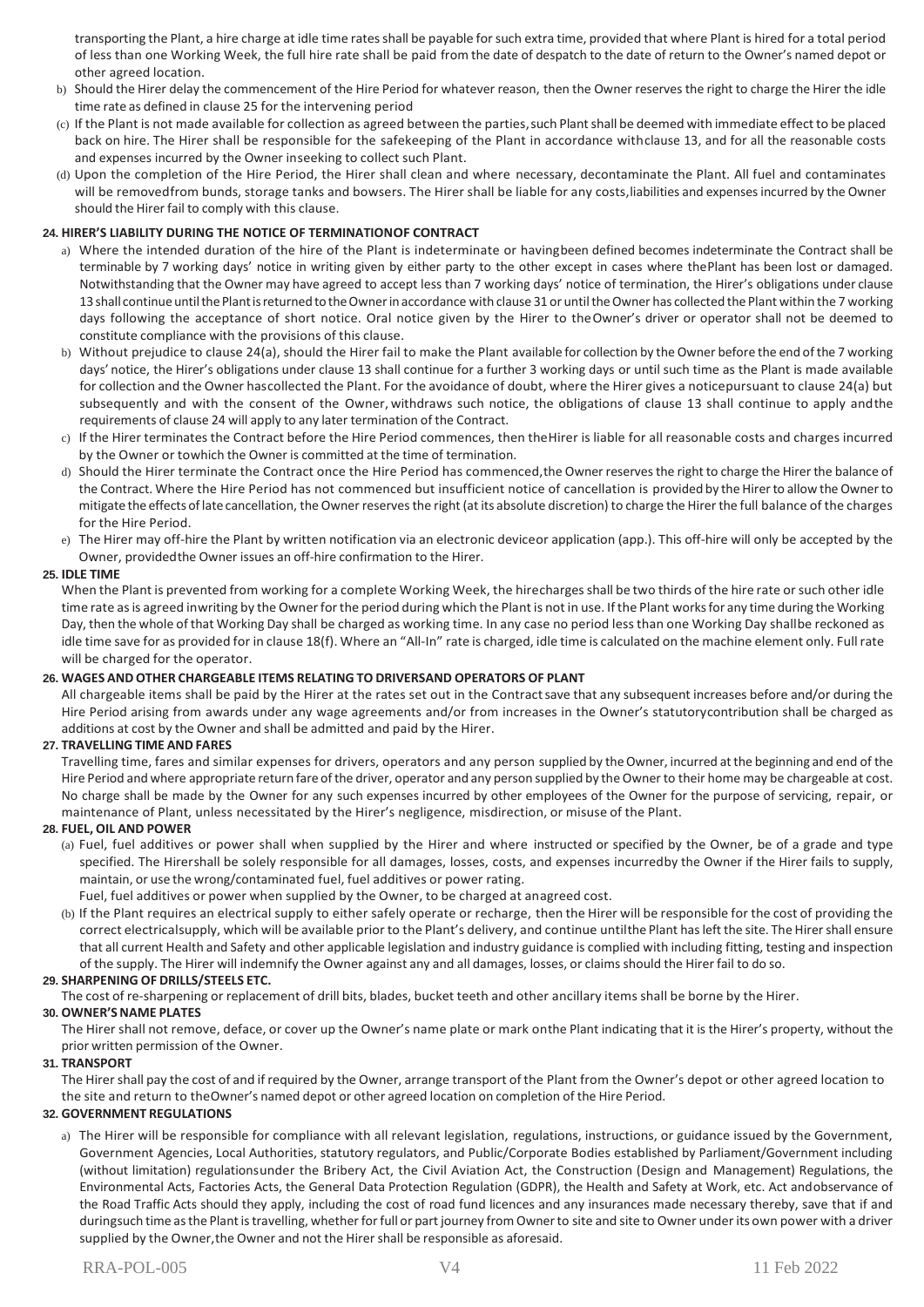b) For the avoidance of doubt, the Hirer shall indemnify the Owner against any and all charges, fines, or losses that the Owner may become liable for as a result of the Hirer utilising the Plant during the Hire Period.

# **33. PROTECTION OF OWNER'S RIGHTS**

The Hirer shall not re-hire, sell, mortgage, charge, pledge, part with possession of orotherwise deal with the Plant except as provided under clause 15 and shall protect the same against distress, execution or seizure and shall indemnify the Owner against alllosses, damage, costs, charges, and expenses arising as a direct result of any failureto observe and perform this condition except in the event of Government requisition.

#### **34. TERMINATION AND SUSPENSION**

- (a) The Owner may terminate the Contract forthwith by written notice to the Hirer if one or more of the following events occur:
	- (i) The Hirer defaults in punctual payment of any sum due to the Owner for hire of Plant or other charges payable pursuant to these conditions and fails to remedy such default within 10 working days or such other period asmight be considered reasonable under the circumstances upon receiving written notice requiring it to do so;
	- (ii) The Hirer fails to observe and perform the terms and conditions of the Contract and fails to remedy such default within 10 working days of receiving written notice requiring it to do so;
	- (iii) The Hirer suffers, or the Owner reasonably believes that the Hirer shall suffer, any distress or execution to be levied against them;
	- (iv)The Hirer makes or proposesto make any arrangement with their creditorsor becomes insolvent within the meaning of Section 113 of the Housing Grants, Construction and Regeneration Act 1996 or any amendment or re-enactment thereof for the time being in force; or
	- (v) The Hirer does or causes to be done or permit or suffer any act or thing whereby the Owner's rights in the Plant may be prejudiced or put into jeopardy.
- (b) In the event of termination under sub-paragraph (a) above:
	- (i) The Hirer must give theOwner orthe Owner's agents, immediate unobstructed access to recover the Plant.
	- (ii) The Owner shall be entitled to claim the hire charges outstanding as atthe date of termination of the hire under this clause and return transport charges under clause 31.
- $(c)$  The rights under sub-paragraph (a) and (b) above:
	- (i) May be exercised notwithstanding that the Owner may have waived someprevious default or matter of the same or a like nature.
	- (ii) Shall not affect the Owner'sright to claim damagesfor breach of Contract or recover any sums due under the Contract as a debt.
- (d) If the Hirer does not make payment of a sum by the final date on which payment is due to be made, the Owner has the right to suspend performance of its obligations under the Contract. The right to suspend may not be exercised without first giving to the Hirer at least 7 working days' notice in writing of the Owner's intention to suspend performance, stating the ground or grounds on which theOwner intends to suspend performance. The right to suspend performance willcease when the Hirer makes payment in full of the amount due.

#### **35. CHANGES IN NORMAL WORKING WEEK**

The foregoing provisions have been framed upon the basis of the Hirer working a5-day week of 39 hours; it is hereby agreed that in the event of:

(a) there being any agreed change in the normal weekly hours in the industry in which the Hirer is engaged or,

- (b) the Contract being made with reference to a 5-day week of other than 39 hours.
- Clauses  $1(h)$  and (i),  $18(d)$  and (e), 20 and (in regard to breakdown allowance

and reduction for statutory holidays) 21 shall be deemed to be modified conformably and in the event of an alteration in the normal weekly working hours in the said industry the "Hire Rates and Terms" of Plant hired for a minimumweekly or daily period shall be varied pro rata.

# **36. DISPUTE RESOLUTION**

- (a) The Owner will determine which court will have exclusive jurisdiction and interpretation of the law for this Contract be it governed by the country where the Owner's Head Office or site islocated.
- (b) Both parties to the Contract have a right to refer any difference or dispute arising under or in connection with the Contract to adjudication and the procedure set out in Part 1 of the Scheme for Construction Contracts (England and Wales) Regulations 1998 or such equivalent legislation which confers on the parties the statutory right to adjudicate within the relevant jurisdiction (or any amendment or re-enactment thereof forthe time being in force) will apply. The person (if any) specified in the Contract to act as adjudicator may be named in the Offer. Thespecified nominating body to select adjudicators shall be the Construction Plant-hire Association acting by its President or Chief Executive for the time being.
- (c) The Owner and the Hirer shall comply forthwith with any decision of the adjudicator; and shall submit to summary judgment and enforcement (and/or, under Scots law, shall consent to a motion for summary decree and submit to enforcement) in respect of all such decisions; in each case, without any defence, set-off, counterclaim, abatement, or deduction. Where, under Scots law, the Owner, the Hirer, or the adjudicator, wishes to register a decision of the adjudicator for execution in the Books of Council and Session, any other party shall, on being requested to do so, forthwith consent to such registration by subscribing the decision before a witness.

#### **37. LATE PAYMENTS**

The Owner reservesthe right to charge the Hirer for the late payment of any outstanding invoices under the Late Payment of Commercial Debts (Interest) Act 1998, or anysubsequent legislation.

## **38. SEVERABILITY**

If any of these clauses are held to be unlawful, void, or unenforceable, then that clause will be deemed severable and will not affect the validity and enforceability of theremaining clauses, to the extent permitted by law.